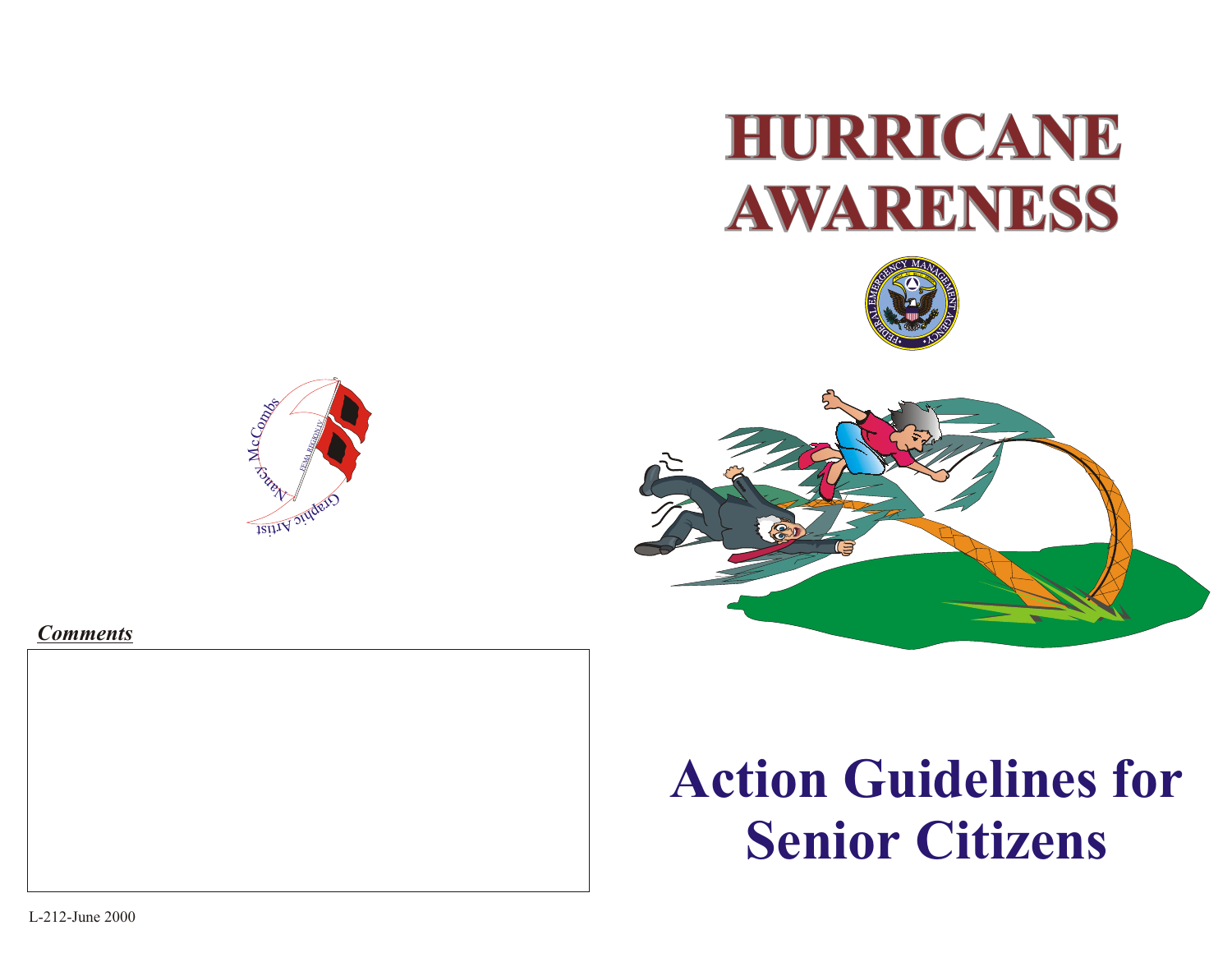**notes**



The Following is a checklist of actions you can take before, during, and after a hurricane strikes. Check this list each spring to be better prepared for the hurricane season.

# *Before the Season Begins*

### *Stock Your home*

It's a good idea to stock a supply of food, water, and supplies for an emergency (Keep **at least** a weeks worth on hand). Any season can bring disaster. Winter storms or summer heat waves could effect your ability to get to the store for food or medication. Even a simple water main break could leave you without vital water for a few days.

> **Water**. Each person's need for drinking water varies, depending on age, physical condition, and time of year. The average person needs at least two quarts of water or other liquid to drink per day, but more would be better. Also keep a couple of gallons on hand for sanitary purposes. Store water in plastic, airtight containers and replace every two months to be sure it is pure.

**Food**. Supplies should include enough nonperishable, high-energy foods to feed you and your family for up to seven days. You may be stranded in your home for several days or local stores may run low on supplies. Also, if you go to a public shelter, it is helpful to take as much non-perishable food as you can carry.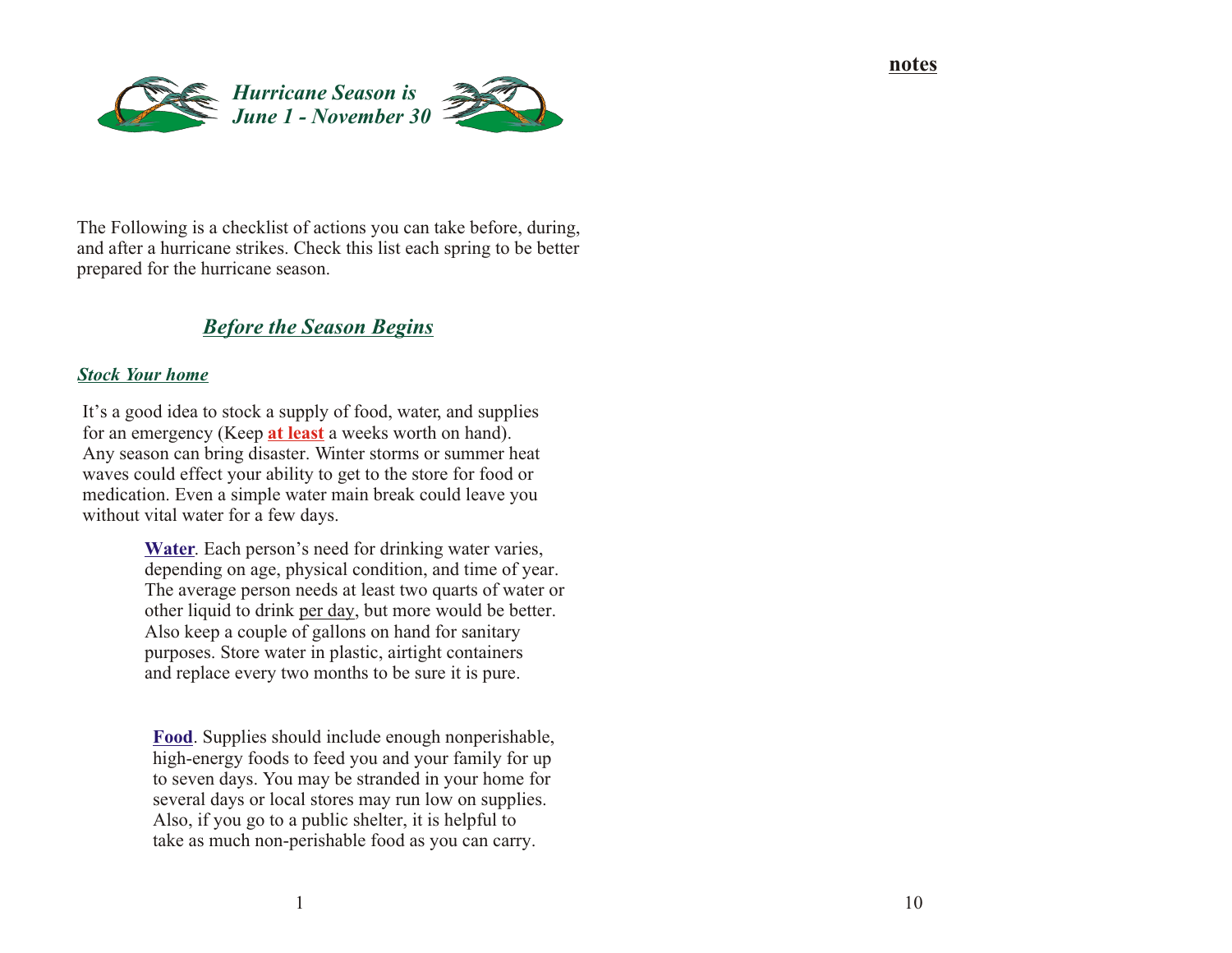#### **notes**

A suggested supply of foods for emergencies includes:

Whole dry milk\* Canned fruit juices Canned meats and fish, like vienna sausage, meat spread, or tuna Meat substitutes, like beans, bread and crackers\* Peanut butter Dried fruits Dry cereals\* Granola bars or cookies\* Any special dietary needs

\* Place paper or waxed packages in a water-tight container, such as a larger plastic bag. This will keep them dry and make them easier to carry.

**Supplies and Equipment.** Keep the following items in one place so you can get to them easily:

A battery-operated radio (with extra batteries) Having a weather band A flashlight (with extra batteries) Blankets or sleeping bags Paper plates and utensils, including a bottle and can opener Toilet articles and sanitary items

**Medicines**. It is very important to keep an adequate supply of any medicines you take (at least two weeks worth).. If you are stranded in your home, or requested to go to a public shelter, you may not be able to get more medication easily. If possible, you should also keep an extra pair of glasses on hand for emergencies or hearing aid batteries if necessary

Even though you have emergency supplies, don't make the mistake of trying to "ride out" a hurricane at home. EVACUATE if local authorities tell you to do so, especially if you live in low-lying areas which could be easily flooded. Leave early before roads become jammed or flooded and you can't get out.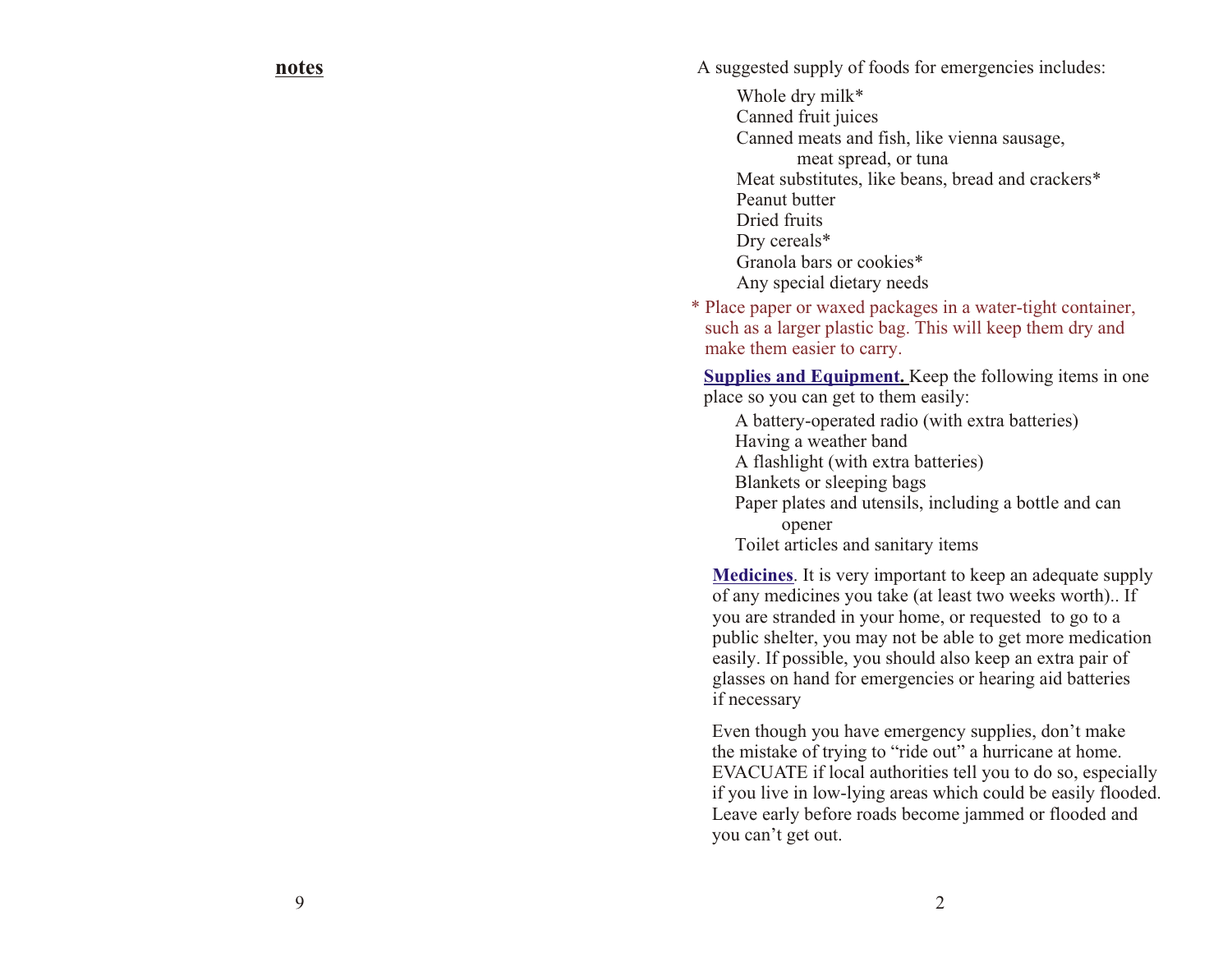Arrange for a ride with nearby neighbors or relatives if you do not have a car. You can also call a local senior citizens group, your church, or your community emergency management office for help in arranging a ride.

#### *Plan for Evacuation*

When you evacuate, you may wish to take some of the supplies listed previously with you, but don't take more than you can carry. If you are going to a public shelter, the most important items to take are your medication, a blanket, the portable radio, an extra change of clothing and perhaps a small supply of packaged quick-energy foods like raisins and granola bars.

Plan ahead to make evacuation easier:

Keep your gas tank as full as possible during hurricane season. Fuel may be difficult to get.

Team up with a partner, a neighbor or relative living nearby. Plan your evacuation together. By sharing supplies and a ride, each can help the other.

If possible, make plans in advance to stay with friends or relatives living inland on higher ground if you need to evacuate. Know what your destination will be in advance.

Learn the recommended evacuation route from your home to safer, higher ground. Local broadcasts will tell you where to go during an evacuation, but you can learn the safest route ahead of time by watching for a pre-season distribution of a local evacuation plan or by calling your local emergency management office.

#### **notes**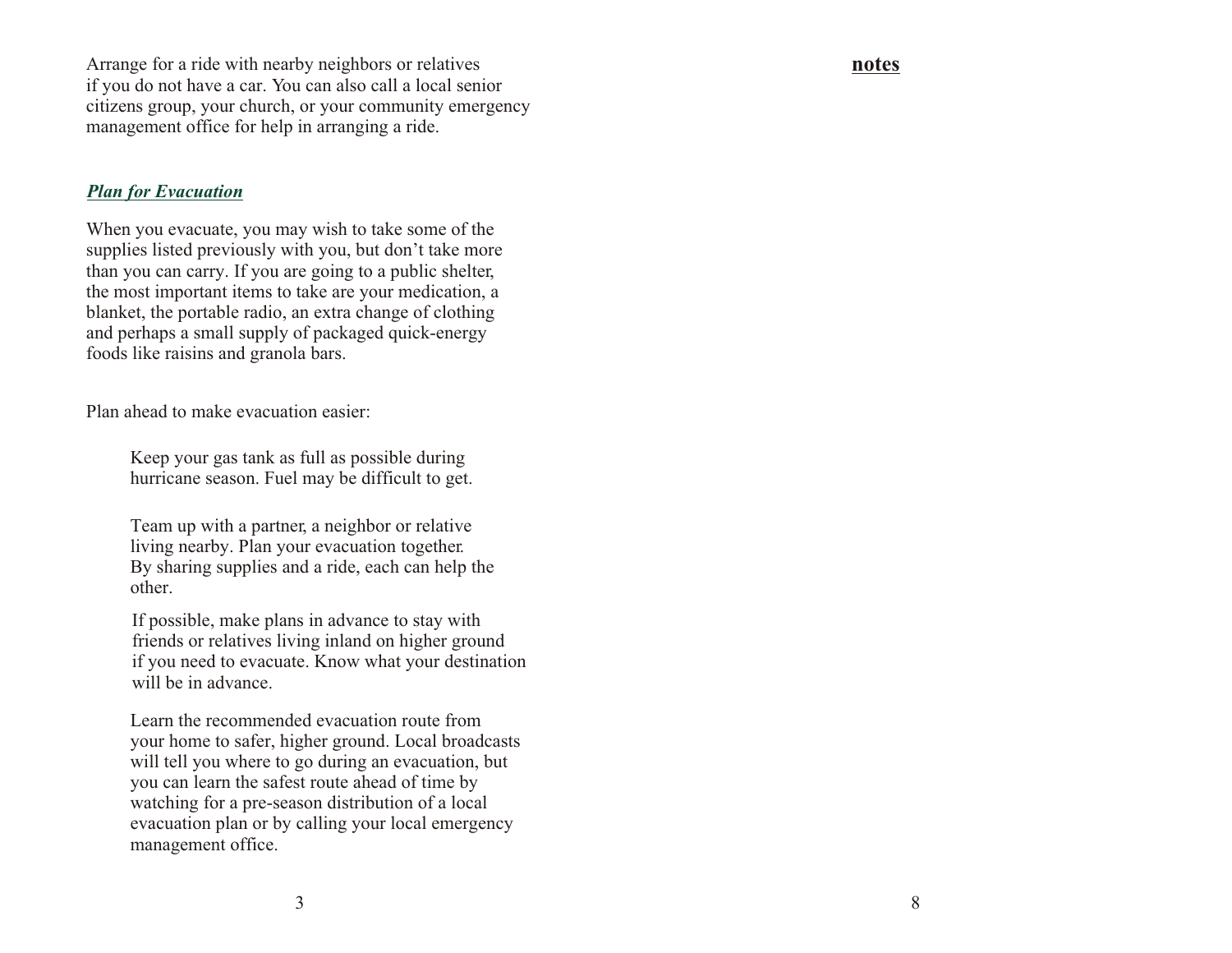Snakes, animals, and insects instinctively travel inland to higher ground to escape approaching flood waters. Expect them and be prepared to protect yourself.

Careful planning and quick response to a hurricane threat will reduce damage to your home and could save your life. Most importantly, you must EVACUATE if you are told to do so by local officials. Material possessions are replaceable. Your life is not.

Take action now to be better prepared for hurricane season.

# *Stay Aware of Weather Conditions*

Listen to daily weather forecasts during hurricane season. As hurricanes develop, they are monitored closely by the National Weather Service. The Weather Service issues two types of notices about approaching hurricanes: a HURRICANE WATCH and a HURRICANE WARNING.

A HURRICANE WATCH means a hurricane may threaten coastal and inland areas, and that hurricane conditions are a real possibility; it does not mean they are imminent. However, you should take preparatory action.

When a WATCH is issued for your area, you should:

Stay tuned to local stations for the latest weather information.

Contact your "partner" to review your plans.

Be sure your car is fueled and ready to go, or contact the person who agreed to give you a ride in an evacuation to re-confirm your arrangements.

Gather your emergency supplies, placing them in your car or near the front door if you are riding with someone else.

Store away all objects on your lawn or patio which could be picked up and carried away by the wind. Lawn furniture, garbage cans, garden tools, toys, signs, and a number of other harmless items can become deadly missiles in hurricane winds.

Gather up important papers in your home such as birth and marriage certificates, wills, insurance policies, deeds, etc. Place them in a water proof container with your non-perishable food supply or in your safe deposit box.